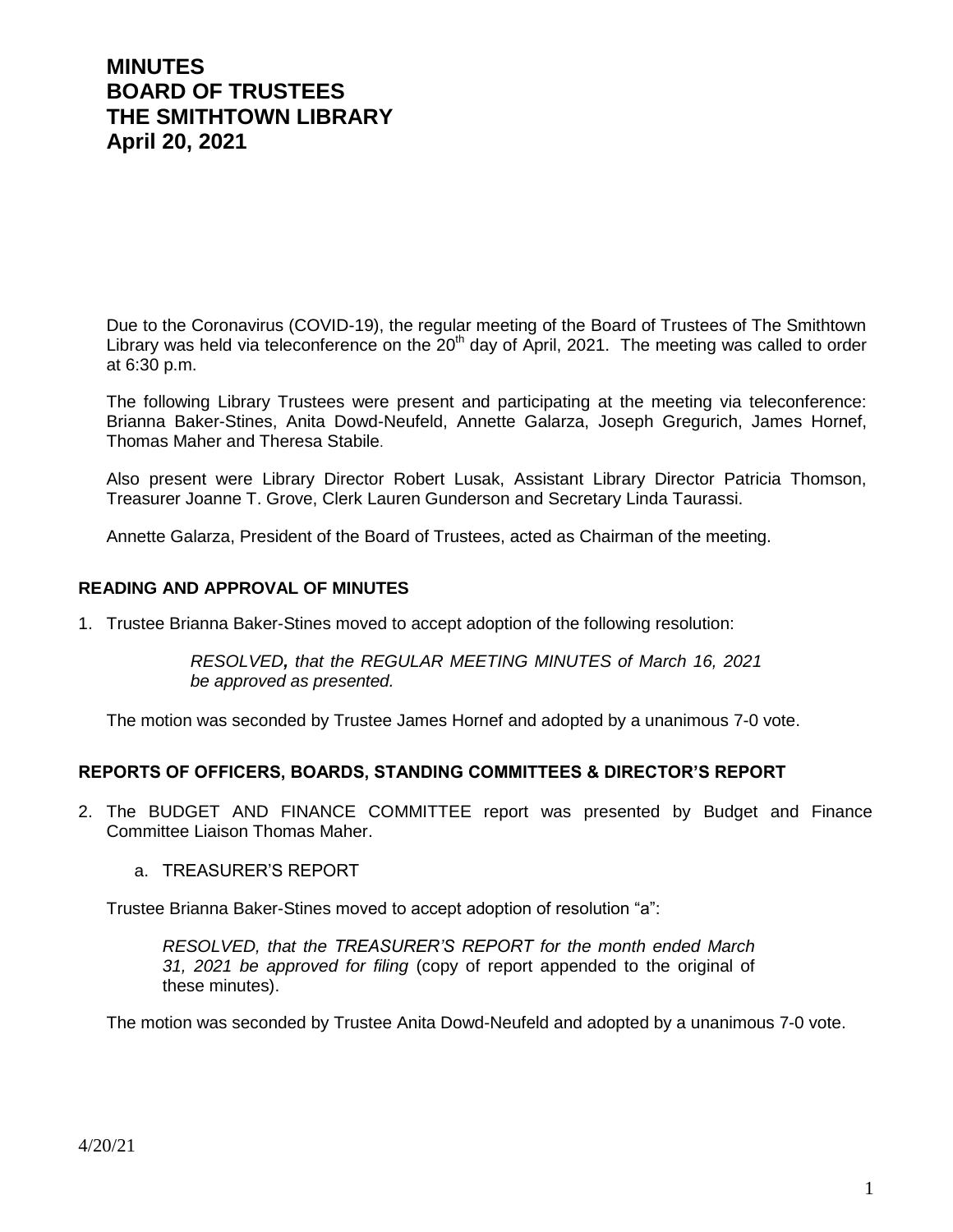#### b. WARRANTS

Trustee Brianna Baker-Stines moved to accept adoption of resolution "b":

RESOLVED, that the following WARRANTS be approved for payment:

| İ. | Warrant #21-April      | ("L" fund) PREPAYS         | \$40,724.11  |
|----|------------------------|----------------------------|--------------|
|    | ii. Warrant #21-April  | ("L" fund) WARRANT         | \$348,759.20 |
|    | iii. Warrant #21-April | ("L" fund) MEDICARE PART B | \$32,370.24  |
|    | iv. Warrant #21-April  | ("M" fund) WARRANT         | \$29,978.49  |
|    | v. Warrant #21-April   | $(PAYROLL #6 - 3/19/21)$   | \$258,224.04 |
|    | vi. Warrant #21-April  | (PAYROLL #7 - 4/02/21)     | \$262,974.88 |
|    | vii. Warrant #21-April | $(PAYROLL #8 - 4/16/21)$   | \$259,347.45 |

The motion was seconded by Library Board President Annette Galarza and adopted by a unanimous 7-0 vote.

# c. PAYROLL & TIME CLOCK OUTSOURCING PROVIDERS

Trustee James Hornef moved to accept adoption of resolution "c":

*RESOLVED, that the Board of Trustees of The Smithtown Library authorizes the Library Director to enter into a contract with Accu Data Workforce Solutions, for the purpose of providing outsourced payroll and timekeeping services, at a total cost not to exceed \$20,884.00 in year one; subsequent renewals for a period of one year at an approximate cost of \$15,704.00 will be considered (pending Board approval and funding)* 

The motion was seconded by Trustee Brianna Baker-Stines and adopted by a unanimous 7-0 vote after discussion.

- 3. The PERSONNEL COMMITTEE report was presented by Personnel Committee Liaison Brianna Baker-Stines.
	- a. PERSONNEL

Trustee Anita Dowd-Neufeld moved to accept adoption of resolution "a":

*RESOLVED, that the following PERSONNEL changes be approved as presented:*

Full-time provisional appointment:

- *i. Full-time provisional appointment of Dawn Bauer to the position of Library Assistant, Children's Department, Smithtown building, at an annual rate of pay of \$50,591.00, effective April 27, 2021 (to fill the vacancy created by the retirement of Corinne DiCristina, effective 6/28/20).*
- *Part-time appointments:*
- *ii. Part-time appointment of Kelly Lavdas to the position of Library Clerk, Circulation Department, Smithtown building, at an hourly rate of pay of \$18.45, not to exceed 17.5 hours per week, effective April 26, 2021 (to fill the vacancy created by the full-time appointment and reassignment of Christina Chiara to the Commack building, effective 2/10/20).*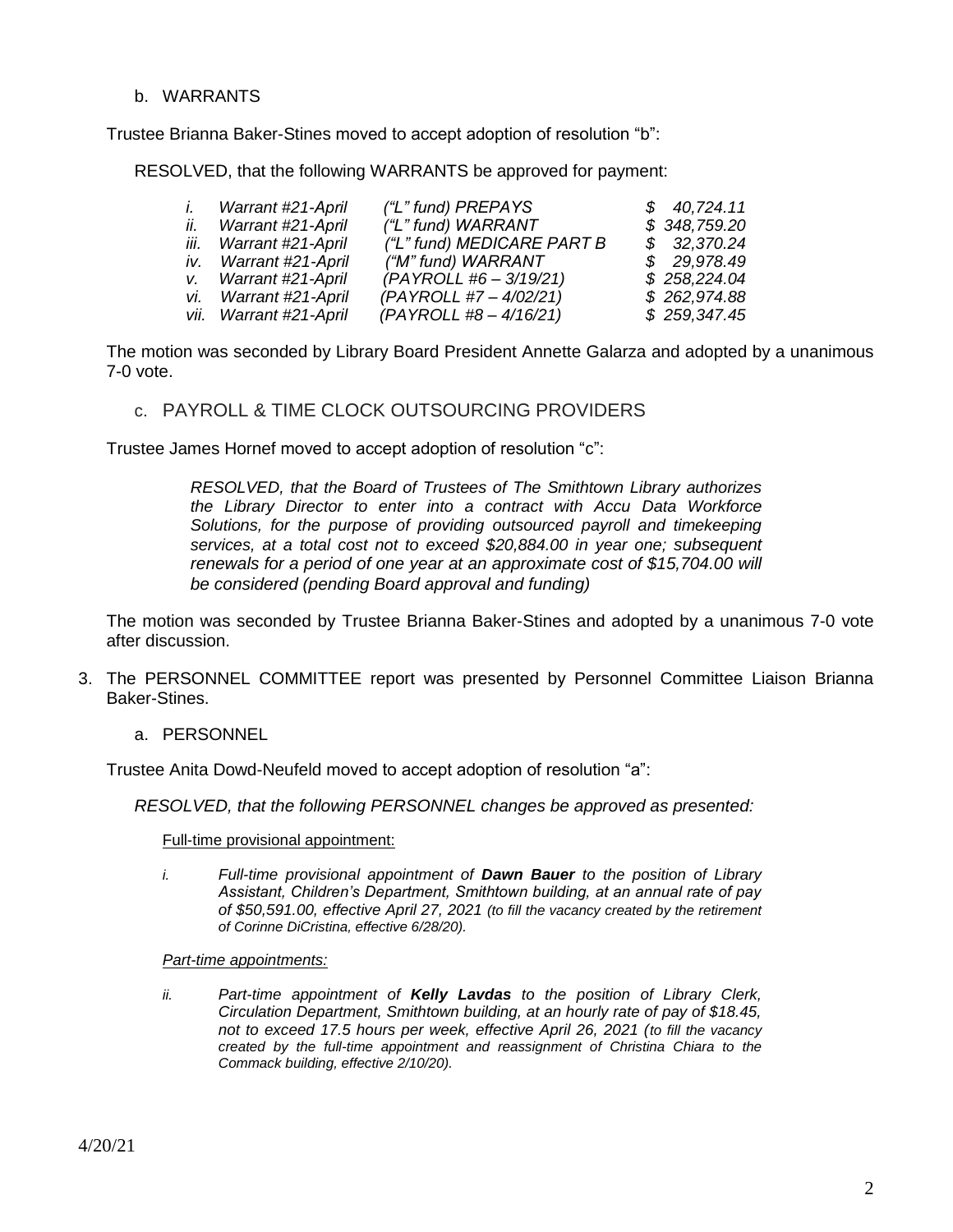*iii. Release of Carlos Morales from a call-in Custodial Worker I position and appointment into a part-time Custodial Worker I position, at an hourly rate of pay of \$20.30, effective April 26, 2021 (to fill the vacancy created by the reappointment of Jay Schuck to the Smithtown building in a different job title).*

#### *Resignations:*

- *iv. Resignation of Kelsey Renz, Librarian I, L.I. Room/Reference Department, Smithtown building, effective April 21, 2021.*
- *v. Resignation of Elizabeth Stoner, Page, Nesconset building, effective April 10, 2021.*

#### *Leave Requests:*

- *vi. Leave of absence without pay, nunc pro tunc, for employee #1272, effective March 1, 2021, pending medical clearance.*
- *vii. Leave of absence without pay, for Joyce O'Hara, Page, Reference/Circulation Departments, Smithtown building, effective May 18, 2021 through June 3, 2021.*

The motion was seconded by Trustee James Hornef and adopted by a unanimous 7-0 vote.

b*. CONFERENCE / WORKSHOP / WEBINAR ATTENDANCE REQUESTS*

Trustee Theresa Stabile moved to accept adoption of resolution "b":

*RESOLVED, that the following live or virtual conference, workshop, or webinar attendance requests set forth hereinafter are hereby approved:*

- *i. That Librarian I Alicia Collumbell, Reference Department, Kings Park building, be authorized to attend, nunc pro tunc, a Notary Public examination to be administered at the Perry Duryea State Office Building, located at 250 Veterans Highway, Hauppauge, NY, on March 25, 2021, with reimbursement for actual and necessary expenses not to exceed \$23.00.*
- *ii. That Wendy Johnson, Children's Librarian I, Children's Department, Commack building, be authorized to attend, nunc pro tunc, on paid release time, the CLASC (Children's Librarians Association of Suffolk County) virtual membership meeting, sponsored by CLASC, to be held on April 14, 2021, from 1:30 p.m. to 4:00 p.m., with reimbursement for actual and necessary expenses not to exceed \$5.00.*

The motion was seconded by Trustee Tom Maher and adopted by a unanimous 7-0 vote.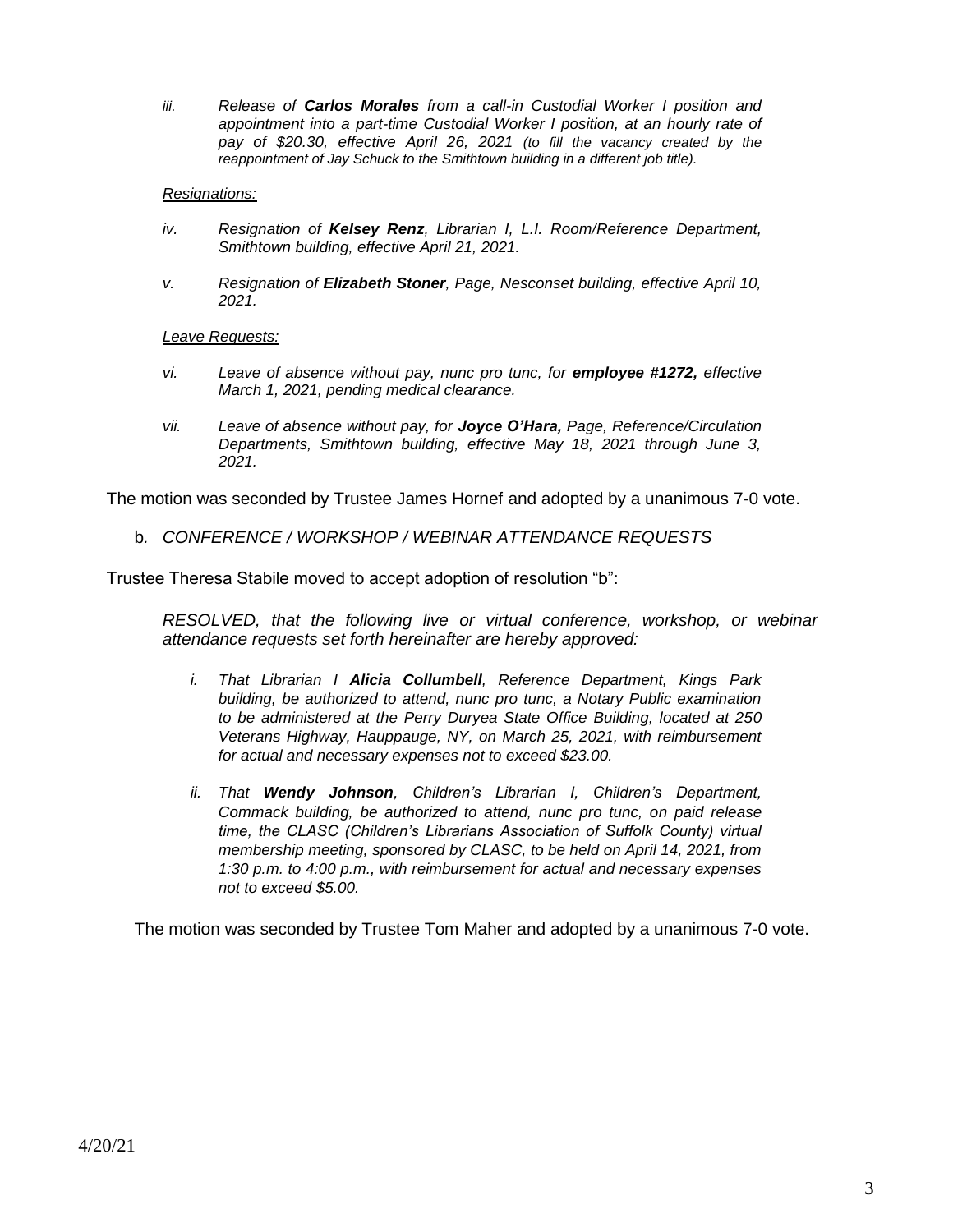#### c. SEASONAL EMPLOYMENT

Trustee Anita Dowd-Neufeld moved to accept adoption of resolution "c":

*RESOLVED, that the Board of Trustees of The Smithtown Library approves increased seasonal hours for staff, approved by the Suffolk County Department of Civil Service, due to increased volume at circulation desks, in addition to increased volume as a result of high participation in the summer reading programs in the Children's and Reference Departments, during the period June 1, 2021 through September 1, 2021, not to exceed \$35,000.00.*

The motion was seconded by Trustee James Hornef and adopted by a unanimous 7-0 vote.

4. The BUILDINGS AND GROUNDS COMMITTEE report was presented by Buildings and Grounds Committee Liaison Anita Dowd-Neufeld.

Library Director Robert Lusak asked permission to take the meeting out of order and move forward with the agenda while waiting for architect John Tanzi to join the meeting via teleconference in order to give his presentation.

5. The COMMUNICATIONS COMMITTEE report was presented by Communications Committee Liaison Theresa Stabile.

Library Board President Annette Galarza moved to accept adoption of resolution "a":

a. DONATION – Jennifer Calderone

*RESOLVED, that the Board of Trustees of The Smithtown Library does hereby graciously accept and thank Jennifer Calderone, of Kings Park, NY, for her generous online donation of \$50.00; and be it*

*FURTHER RESOLVED, that said donation is to be used as necessary at the Library's discretion.*

The motion was seconded by Trustee Joseph Gregurich and adopted by a unanimous 7-0 vote.

Trustee Anita Dowd-Neufeld moved to accept adoption of resolution "b":

b. DONATION – Macy's (American Online Giving Foundation, Inc.)

RESOLVED, *that the Board of Trustees of The Smithtown Library does hereby graciously accept and thank MACY'S INC. for a check in the amount of \$48.55 received from the American Online Giving Foundation, Inc., through the "Benevity Giving Platform"; and be it*

*FURTHER RESOLVED, that said donation is to be used as necessary at the Library's discretion.*

The motion was seconded by Trustee Joseph Gregurich and adopted by a unanimous 7-0 vote.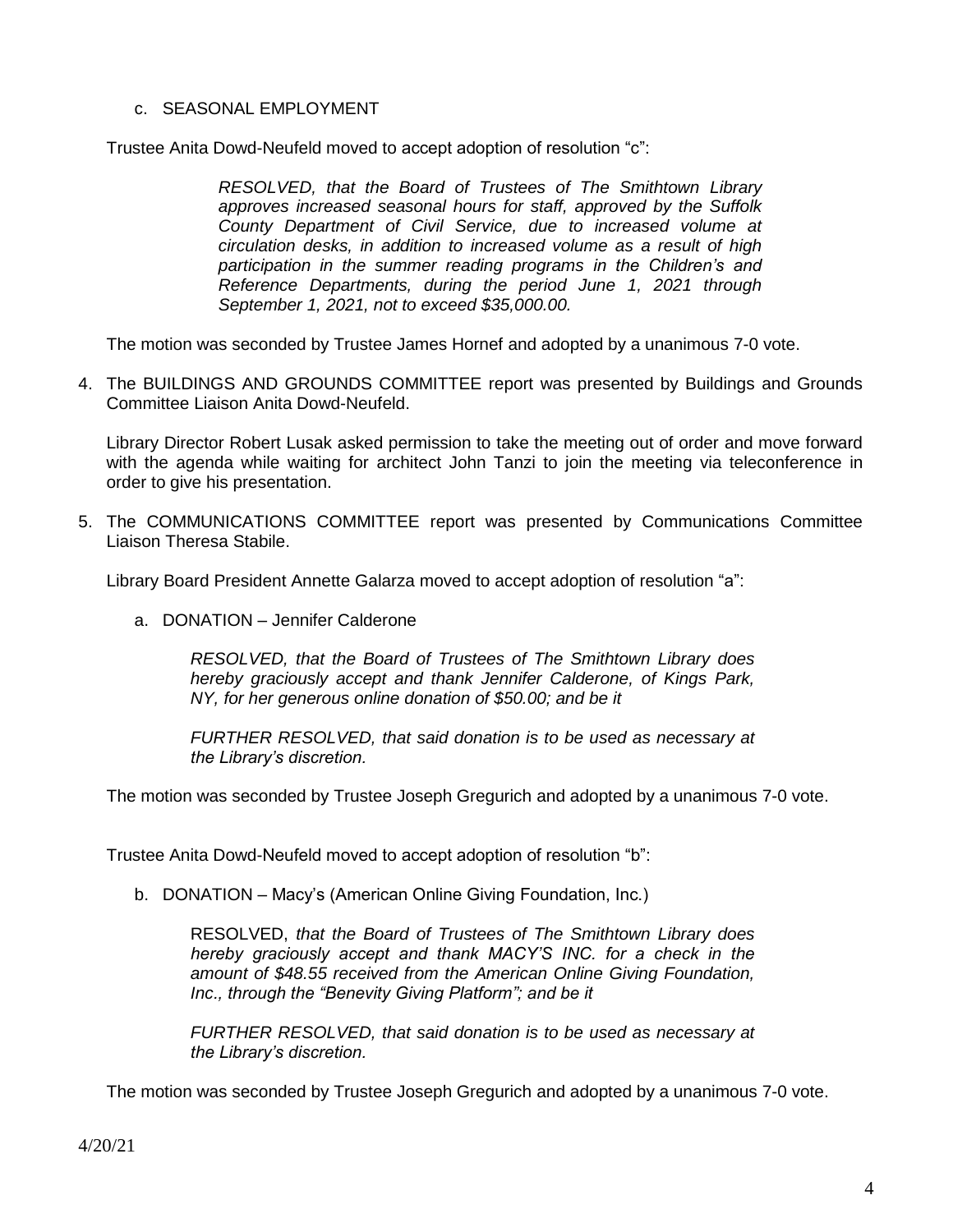6. DIRECTOR'S REPORT was submitted previously to the Library Board by Library Director Robert Lusak (copy of report appended to the original of these minutes).

The Library Director invited Community Relations Department supervisor Julie DeLaney to give an update of the Friends of The Smithtown Library's recent meeting which was the first meeting held in several months due to the pandemic. Ms. DeLaney reported that the Friends are sponsoring a new service to patrons called "Book Club Kits". The "Kits" are designed so that a patron can run their own Book Club from their home. Each individual kit contains multiple copies of the book (large print, regular print and audio), as well as a discussion guide. The guide contains a biography of the author, reviews of the book, and a list of discussion questions. There are currently four titles in this collection, with the intention of expanding it. The kits may be checked out for six weeks from the Reference Department at each Library building and are to be returned to the Reference Desk. Information about this new service is posted on our Library homepage under the "Services" tab.

# **UNFINISHED BUSINESS**

There was no unfinished business.

#### **PUBLIC COMMENTS**

There were no public comments.

#### **NEW BUSINESS**

#### 7. CERTIFICATE OF APPRECIATION – **Daniel Alm**

Trustee James Hornef moved to accept adoption of the following resolution:

*WHEREAS, as part of his Eagle Scout Project, Daniel Alm, of Boy Scout Troop 349 of Smithtown, has generously contributed his time, talents, skills and abilities to The Smithtown Library pertaining to the planting of one holiday tree and the construction of a kidney shaped, pollinator friendly garden located on the front lawn at the Library's Nesconset building; now therefore, be it* 

*RESOLVED, that Daniel Alm be commended and thanked for his efforts on behalf of The Smithtown Library; and be it*

*FURTHER RESOLVED, that the Board of Trustees of The Smithtown Library extends their wishes for success in all his future endeavors.*

The motion was seconded by Trustee Joseph Gregurich and adopted by a unanimous 7-0 vote.

#### 8. NEW YORK STATE ANNUAL REPORT

Trustee Theresa Stabile moved to accept adoption of the following resolution:

*RESOLVED, that the New York State Annual Report for Public and Association Libraries for the year ending December 31, 2020 be accepted for filing as presented* (copy of report appended to the original of these minutes).

The motion was seconded by Trustee Brianna Baker-Stines and adopted by a unanimous 7-0 vote.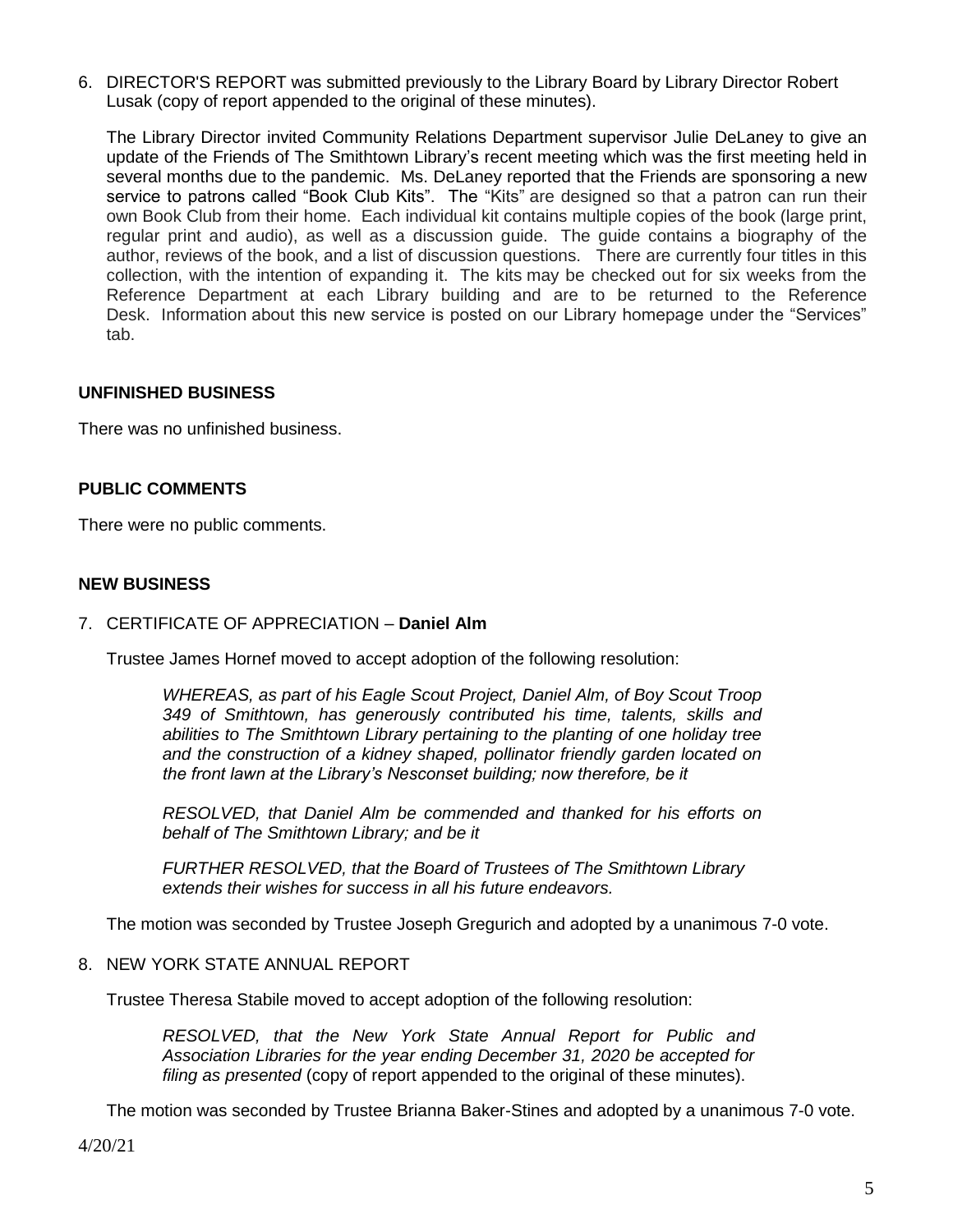- 9. PRESENTATION Architect John Tanzi Smithtown Building Parking Lot Site Improvement Project
	- a. At 7:33 p.m. architect John Tanzi entered the meeting via teleconference to give his presentation to the Board of Trustees pertaining to the Smithtown Building Parking Lot Site Improvement Project, along with his recommendations.

After discussion, Trustee Theresa Stabile moved to accept adoption of the following resolution:

*Resolved, that the Board of Trustees of The Smithtown Library approves Phase I of the Parking Lot Site Improvement Project at the Smithtown building that addresses safety, parking and lighting issues, and approves the recommendations presented by John Tanzi Architects to award the following contracts with expenses as described:* 

*Primary Site Work - awarded to Laser Industries, Inc. at a cost of \$47,178.44; Asphalt Paving - awarded to the Town of Smithtown Work Force at a cost of \$11,400.00; Site Lighting - awarded to Fidele Construction at a cost of \$34,950 for a total cost of \$93,528.44; plus a self-hold contingency amount of \$15,000.00 is added for unforeseen conditions that may come up during construction/installation, for an overall project budget of \$108,528.44.*

The motion was seconded by Trustee Brianna Baker-Stines and adopted by a unanimous 7-0 vote.

b. LONG ISLAND ROOM VAULT – HVAC Replacement Project Update

Smithtown building head Eileen Caulfield reported that the project generally has been ruuning smoothly and she has been very happy with both Thermal Solutions and Fidele Construction's work. Architect John Tanzi concurred that there has been few issues needing resolution during the project and has been very satisfied with the contractor.

c. PHASE II - Smithtown Building Parking Lot Site Improvement Project

Architect John Tanzi noted that the Library would not be receiving approval from the Department of Transportation for another two-and-a-half to three months.

d. PHASE III - Smithtown Building Parking Lot Site Improvement Project

Architect John Tanzi remarked that there have been some recent developments and discussions with the Town pertaining to what part of the project the Town will be responsible for, depending on the time frame and their budget. Mr. Tanzi noted that he is exploring all the costs involved and will notify the Library Director shortly. While citing several examples, Library Director Robert Lusak commended the Town for all their assistance to the Library and the wonderful working relationship we have enjoyed with them in the recent past. He further reported that we are currently working on an Intermunicipal Agreement allowing us to partner with the Town of Smithtown. This agreement has been approved by Library attorney Kevin Seaman and is ready to be finalized.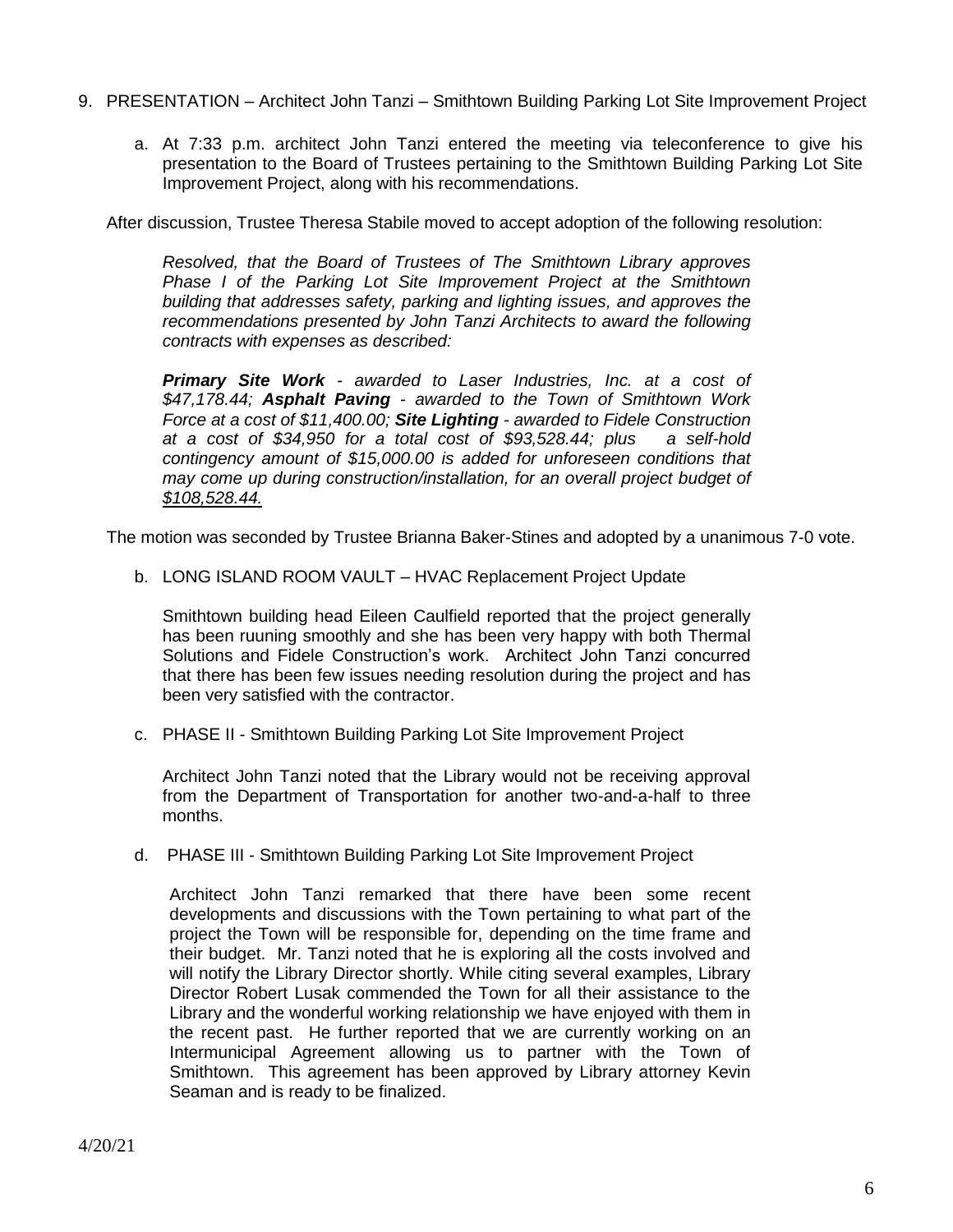# 10. NEW POLICY – **Remote Work Policy – [Policy #400-15]** (1<sup>st</sup> reading)

Trustee James Hornef moved to waive the reading of the Remote Work Policy [#400-15]. After discussion the motion was seconded by Trustee Anita Dowd-Neufeld and adopted by a unanimous 7-0 vote. The policy will be reviewed and voted on at the May regular board meeting.

*REMOTE WORK POLICY*

#### *Purpose*

*The purpose of The Smithtown Library remote work policy is for the Library to remain operational at the highest level possible, in the event that an unforeseen emergency forces the Library to close its buildings to the public and/or employees for a period of time.* 

#### *Definition*

*Remote work is a work arrangement that allows employees to work from a remote location by electronically linking to the Library. This policy governs temporary remote work arrangements that are required by any emergency closure of one or more Library buildings.*

#### *Eligible Employees*

*Remote work may not be suitable for all employees and/or positions. The Library Director and appropriate department supervisors will notify employees of their assigned remote work, and confirm with employee any position-specific terms and conditions of such an arrangement.* 

#### *Expectations*

*Due to the uncertainty of the length and severity of an emergency closure, all temporary remote work arrangements will be evaluated on an on-going basis and are subject to being modified or discontinued immediately upon written notice. Employees who are assigned temporary remote work during a shutdown or following reopening, should have no expectation of ongoing remote work. For all employees, the policies and agreements applicable to remote work will remain in effect, unless circumstances relating to the emergency warrant exception.*

*To the extent possible, an employee's job duties and responsibilities will not change due to temporary remote work. Professionalism in performance of job duties, work output and productivity, and service to the employee's department, patrons, and/or other constituents, as applicable, and related communications, must be maintained at the expectations set by the Library and the employee's supervisor.* 

*Employees will not be permitted to perform remote work after the Library reopens following an emergency closure, and in non-emergency circumstances.*

#### *1. While working remotely, the employee will:*

- *a. Comply with the employee's assigned remote work schedule; variations to that schedule must be prior-approved by the Director or his/her designee.*
- *b. Check-in with the supervisor no less than three times per daily work schedule, as assigned, via email using the device identified as the work device.*
- *c. Remain accessible by phone, text, or email during the hours of the daily remote work schedule.*
- *d. Communicate with the supervisor to discuss the status of open issues.*
- *e. Be available for video/teleconferences scheduled on an as-needed basis.*
- *f. Be available to attend in-person scheduled work meetings as requested or required by the department.*
- *g. Request supervisor approval in advance of working any flexible hours.*
- *h. Meet the work output and/or productivity expectations of work.*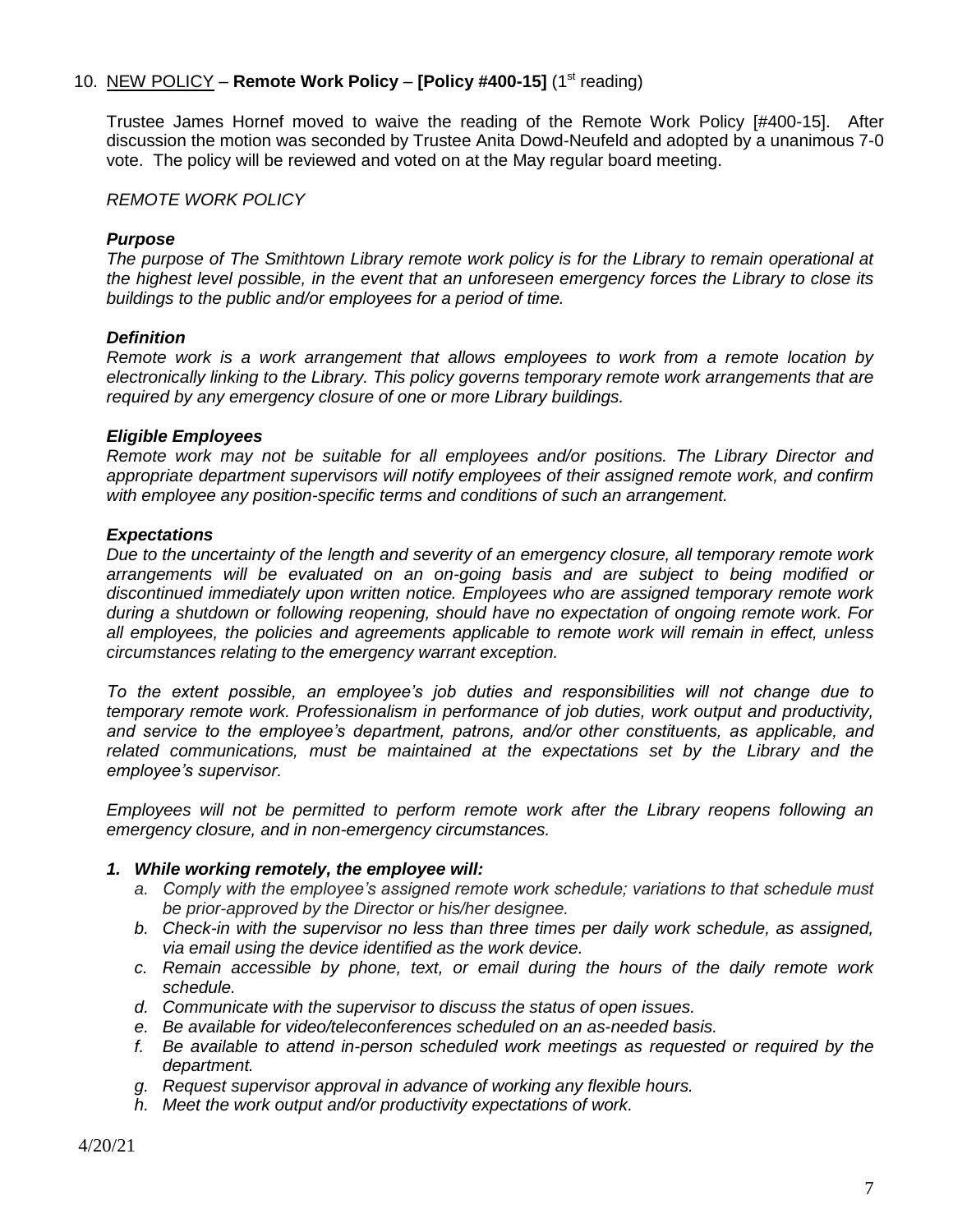- *i. Communicate to their supervisor, in advance and on an ongoing basis, any job duties or responsibilities that cannot be effectively performed during temporary remote work.*
- *j. Take rest and meal breaks while working remotely in compliance with all applicable policies, and, as to non-exempt employees, not exceed their scheduled hours of work.*
- *k. Continue to abide by all other policies and procedures including those pertaining to computer use, social media and confidentiality.*

*Failure to abide by these requirements may result in the revocation of the remote work relationship, and/or disciplinary action.*

#### *Requests for Leave*

*Unless a flexible schedule has been established, employees should not have non-work-related*  events and activities disrupt or interfere with scheduled work time. Requests to use sick leave, vacation or other leave must be approved in the same manner as when working in the Library *building.*

*Any leave that was requested and approved prior to the closing of the Library due to a pandemic or other emergency cannot be withdrawn by the employee (unless mutually agreed upon with the Director or designee).*

#### *In Person Meetings/Events*

*In the event an employee planned to be physically present at a workshop, function, meeting or other event, or believes that his/her physical presence is necessary at an event planned after the temporary emergency remote work arrangement has begun, the employee must first contact his/her supervisor, who will, together with the Library Director, as appropriate, approve or disapprove the employee's attendance at the event. Employee health and safety, as well as the health and safety of other Library employees and the local community will be carefully considered in such decisionmaking.*

#### *Remote Work Equipment and Supplies*

*In an emergency closure, on a case-by-case basis, and subject to change without notice, the Library will determine the equipment, if any, to provide to the employee to facilitate the remote work arrangement. The Library accepts no responsibility for theft, loss, damage, or repairs to the employee-owned equipment. Any equipment that the Library provides to an employee as part of a remote work arrangement shall remain the property of the Library and the Library will maintain that equipment. This equipment must be used for business purposes only. Unless otherwise agreed to in advance, the Library will not be responsible for any other costs the employee may incur while working remotely.*

#### *Remote Work Sites*

*Remote workers should designate a workspace at the remote location for the installation of any necessary and approved equipment to be used during remote work. This workspace should be maintained in a safe condition, free from hazards to people and equipment. Remote workers are to advise the Library in the event that they have changed their remote working location, even if only on a temporary basis.* 

# *Security*

*All remote workers are responsible for the security of information, documents, and records in their possession or used during remote work. Restricted-access material should not be accessed or removed from the worksite without written consent from the Library Director. All remote workers must apply appropriate safeguards to protect the Library's confidential information from unauthorized disclosure or damage, and must comply with all privacy and security protocols and requirements implemented by the Library.*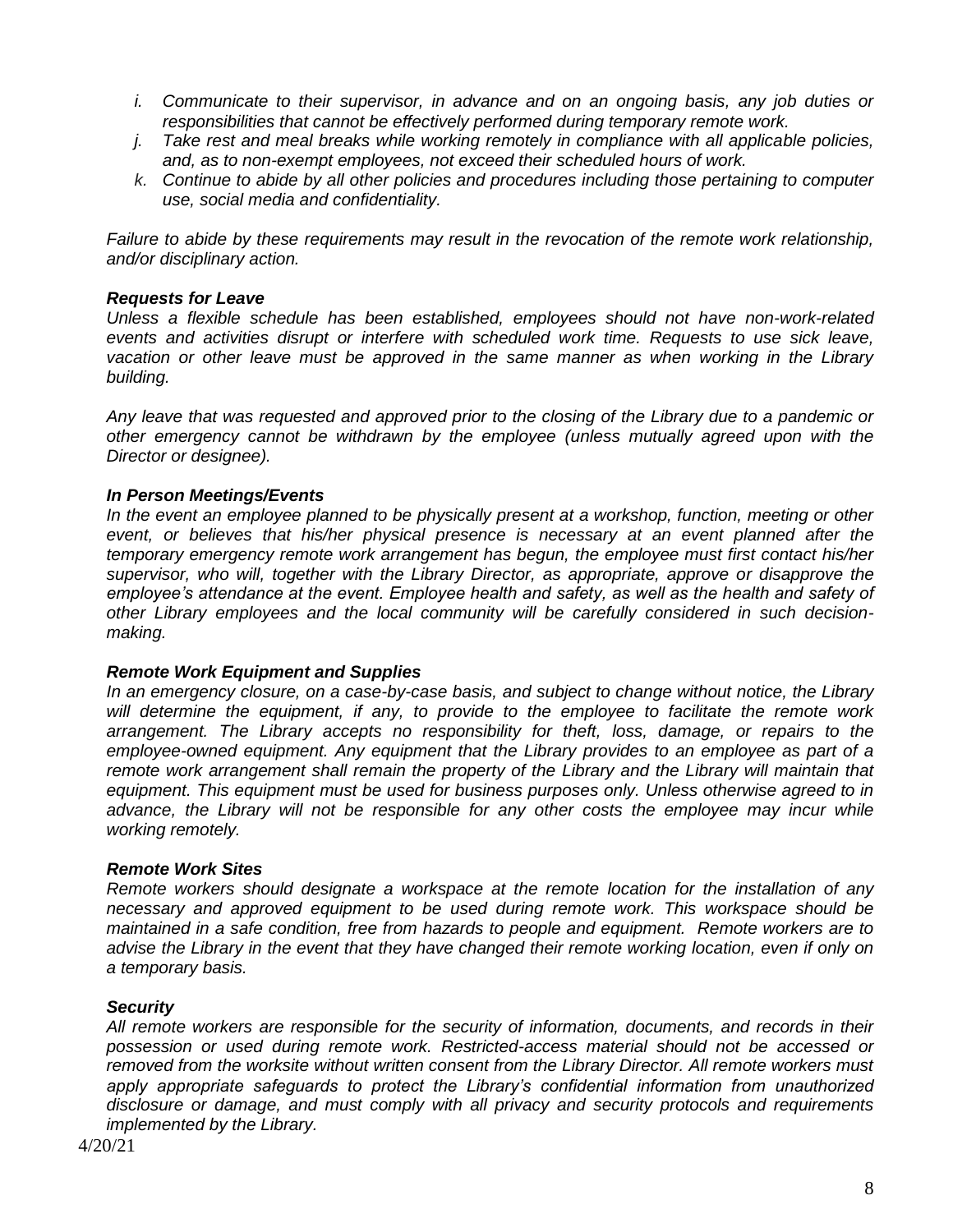# 11. REVISED POLICY - **Board of Trustees Bylaws [Policy #100-10]** (1<sup>st</sup> reading)

[Note: deletions are noted with a strikethrough]

Trustee James Hornef moved to waive the reading of the Board of Trustees Bylaws Policy [#100-10]. The motion was seconded by Trustee Anita Dowd-Neufeld and adopted by a unanimous 7-0 vote. The policy will be reviewed and voted on at the May regular board meeting.

*Article VI – A.13. Duties of the Library Director*

# *A. Library Director*

#### *Administrative*

- *1. The Library Director shall be the Chief Administrative Officer of The Smithtown Library acting on behalf of the Board and under its review and direction.*
- *2. The Library Director shall ensure compliance with all laws relating to public libraries.*
- *3. The Library Director shall represent The Smithtown Library at all state, regional and national Library Symposiums, whenever possible.*
- *4. The Library Director, in consultation with and subject to the approval of the Board, may hire a qualified Assistant Library Director(s).*
- *5. The Assistant Library Director(s) shall be authorized to perform all the duties of the Library Director in his/her absence.*
- *6. The Library Director shall designate a Librarian who shall be authorized to perform his/her duties, should the Assistant Library Director(s) be unable to do so.*
- *7. The Library Director shall oversee the care and maintenance of the library buildings and grounds, vehicles and equipment.*
- *8. The Library Director shall have the flexibility to adjust goals as necessary.*

# *Board Relations*

- *9. The Library Director shall carry out the policies of The Smithtown Library as adopted by the Board.*
- *10. The Library Director shall attend all meetings of the Board and may take part in deliberations but shall have no vote.*
- *11. The Library Director shall keep the Trustees informed as to the Library's current progress and future needs through regular monthly reports.*
- *12. The Library Director shall submit to the Trustees Monthly Statistical Reports at the Meetings of the Board.*
- *13. In July of each year, the Library Director shall submit a report of the past year's highlights and achievements, and may make recommendations for the coming year for the Board's review in the following categories: Buildings and Grounds, Budget and Financing, Personnel, Professional Development, Library Collection and Resources, Programming, Community Relations, Technology, Policies and Procedures.*
- *14. The agenda for the Regular Monthly Meeting of the Board shall be prepared by the Library Director and be distributed to the Trustees in a timely manner.*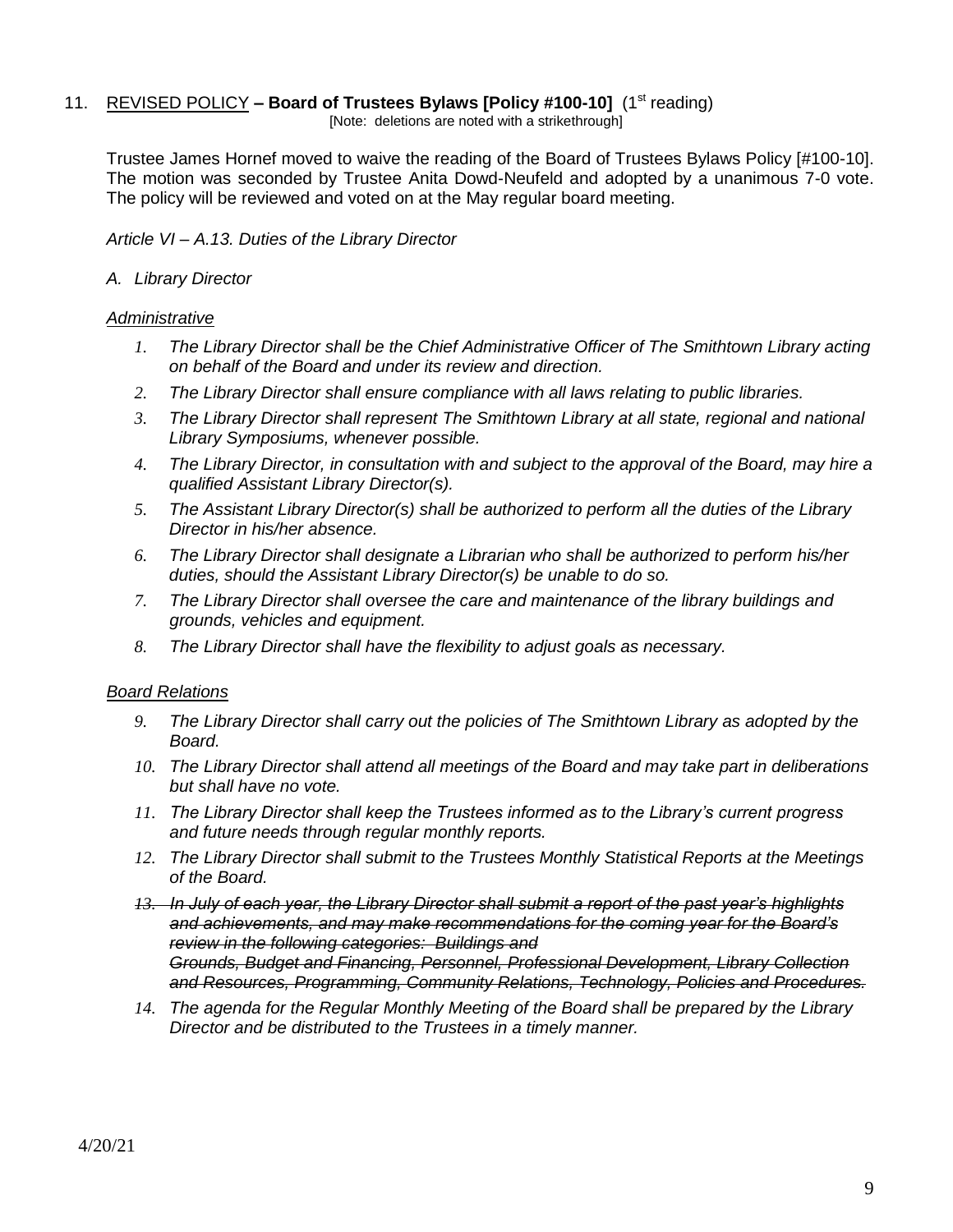# 12. REVISED POLICY - **COVID-19 Reopening Safety Plan [Policy #500-70]** (1<sup>st</sup> reading)

[Note: revisions are noted in underlined bold font; deletions are noted with a strikethrough]

Trustee Thomas Maher moved to waive the reading of the COVID-19 Reopening Safety Plan Policy (#500-70). The motion was seconded by Trustee James Hornef and adopted by a unanimous 7-0 vote. The policy will be reviewed and voted on at the May regular board meeting.

# *Phased Reopening Time Line*

*The Smithtown Library will adhere to the following phased reopening schedule. The Library's Board of Trustees will determine when to advance from phase to phase. The determination will be based on the most current information from NYS and Suffolk County health officials.*

# *The Smithtown Library Phase 1 (Approximately 2 weeks as deemed appropriate by the Board of Trustees)*

- *Library employees may return to work in the number approved by the Director.*
- *Social distancing will be practiced.*
- *Staff shifts may be staggered and work schedules adjusted to reduce density; supplementary cleaning protocols will be effected in Library facilities.*
- *Library employees will be assigned to enhance distance services and prepare the Library facility for onsite Library services.*

# *The Smithtown Library Phase 2 (Approximately 2 weeks as deemed appropriate by the Board of Trustees)*

- *The Library may begin to allow the lending and returning of Library items by way of contactless curbside pickup or delivery services. Subject to guidance received from the CDC and/or the Federal Institute of Library and Museum Services, Library materials will be quarantined for a period determined to be safe by local standards of seventy-two (72) hours prior to being handled.*
- *Social distancing will be practiced.*
- *Staff shifts may be staggered and work schedules adjusted; supplementary cleaning protocols will be effected.*
- *Employees who have contact with Library materials will be offered the option to wear gloves while handling materials. Gloves will be provided if requested.*
- *Employees who have contact with the public will be required to wear masks during times of contact. Masks will be provided.*

# *The Smithtown Library Phase 3 (Approximately 2-10 weeks as deemed appropriate by the Board of Trustees)*

- *Library facilities may open to the public with social distancing restrictions in place.*
- *Significant modifications of facilities and service programs may be implemented including restrictions on Library hours, public access, building capacities, seating areas, computer usage, and access to Library stacks.*
- *The Library may offer in-building computer use by appointment but only with the ability to maintain safe social distances. Computers will be regularly sanitized between uses.*
- *Social distancing will be practiced*
- *Staff shifts may be staggered and work schedules adjusted; supplementary cleaning protocols will be effected.*
- *Employees who have contact with Library materials will be offered the option to wear gloves while handling materials. Gloves will be provided if requested.*
- *Employees who have contact with the public will be required to wear masks during times of contact. Masks will be provided.*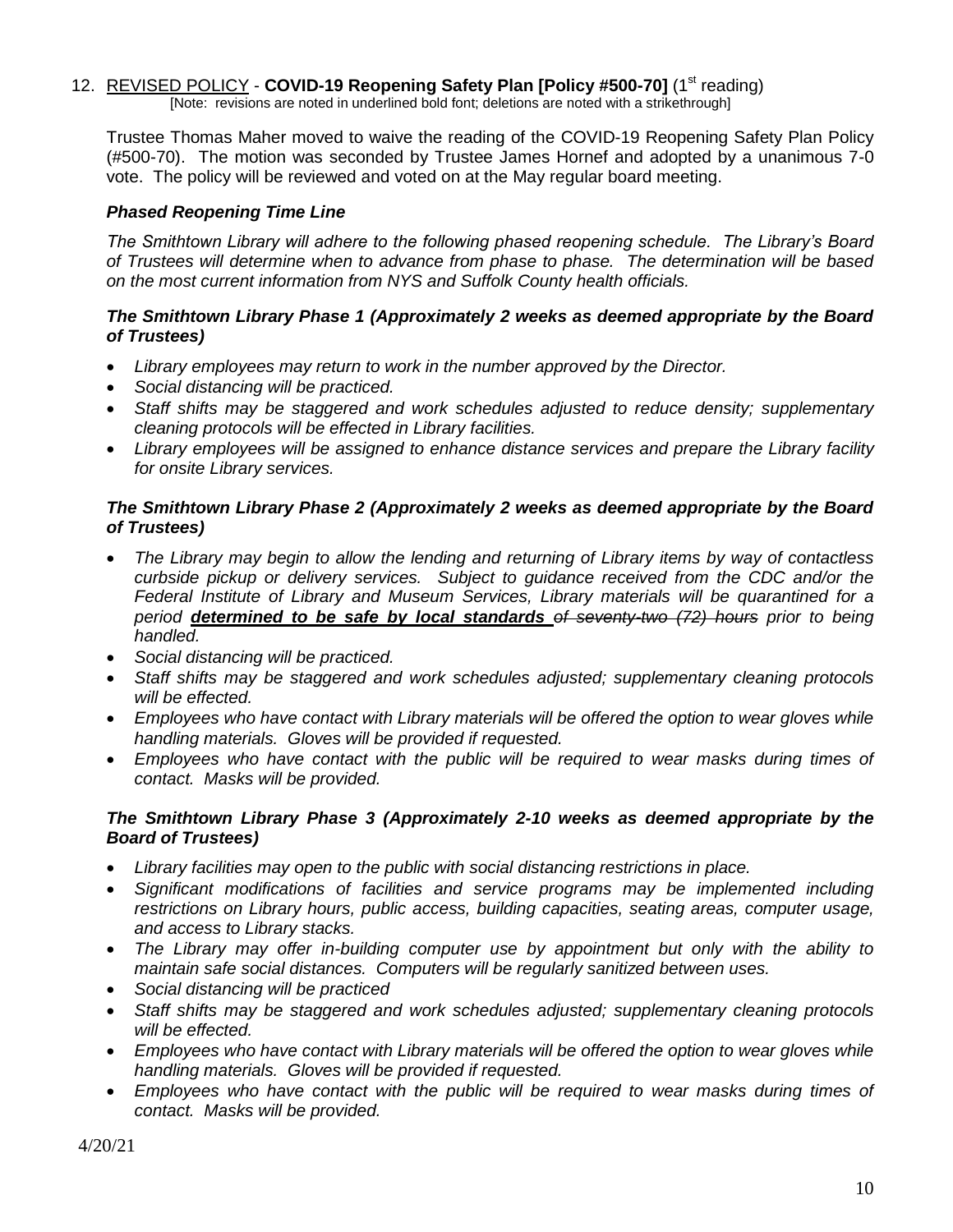# *The Smithtown Library Phase 4 (Approximately 4-12 months as deemed appropriate by the Board of Trustees)*

- *The Library may open to the public with social distancing protocols in place. Modifications of facilities and service programs may be necessary including restrictions on seating areas, computer usage, and access to Library stacks.*
- *Small group events may be permissible.*
- *Social distancing will be practiced.*
- *Staff shifts may be staggered and work schedules adjusted; supplementary cleaning protocols will be effected.*
- *Employees who have contact with Library materials will be offered the option to wear gloves while handling materials. Gloves will be provided if requested.*
- *Employees who have contact with the public will be required to wear masks during times of contact. Masks will be provided.*

# *Post Phase 4*

 *Library may return to normal, pre-COVID-19 operations and reinstate regular service programs including events.*

#### *Physical Distancing*

*Employees must maintain a six (6) foot distance from each other, unless safety or the core function of the work activity performed by masked employees requires a shorter distance in which case masks are to be worn.*

*Employees will be limited to in-house presence only as scheduled for assigned tasks to be*  accomplished; Library hours may be adjusted to spread employee and patron traffic over a period of *time.*

*Workspaces and employee seating areas will be modified and/or restricted (as to capacity) in order to maintain 6 ft. distance. If not feasible, face coverings will be required; or physical barriers (e.g. clear shielding walls) will be enacted (in accordance with governmental guidelines) in areas where they will not impair airflow, heating, cooling, or ventilation.*

*When employees are less than 6 ft. apart from each other (or a patron) and without a physical barrier (e.g. clear shielding wall); employees must wear acceptable face coverings.*

*Signs with arrows may be posted to reduce bi-directional foot traffic in narrow aisles, hallways, or spaces.*

*Tightly confined spaces (e.g. elevators, narrow aisles) should be occupied by only one individual at a time, unless all employees are wearing face coverings. If occupied by more than one person, the occupancy will be maintained at or under 50% of maximum capacity.*

*When possible patron arrivals will be staggered by advising of pick-up time "windows"; and avoiding direct hand-offs.*

*Social distancing markers that denote 6 ft. of spacing in commonly used (and other applicable) areas will be clearly designated.*

*Designated areas for pick-ups and deliveries will be established; limiting contact to the extent possible.*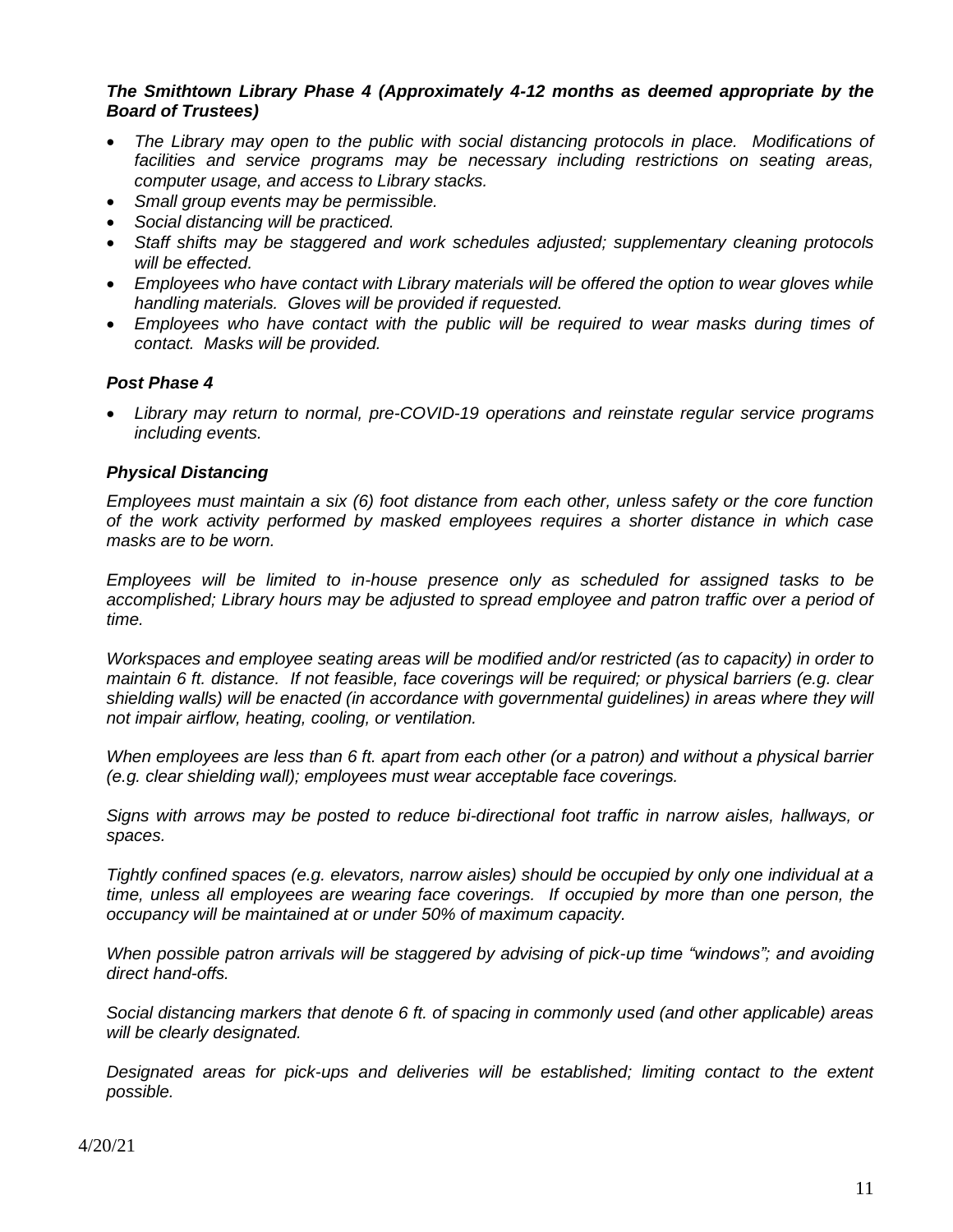*Designated patron waiting areas (e.g. lines, parking areas) will be arranged to maximize social distancing; a contactless delivery system will be implemented.*

*In-person gatherings will be limited. Tele-or-video-conferencing will be utilized whenever possible. Essential in-person gatherings (e.g. meetings) will be held in open, well-ventilated spaces with appropriate social distancing among participants.*

*Non-essential visitors will be prohibited from the Library.*

#### *Protective Equipment*

*Employees will be provided with an acceptable face covering at no cost to the employee. An adequate supply of replacement coverings will be available. Acceptable face coverings include but are not limited to cloth and surgical masks, unless the nature of the work requires stricter PPE (e.g. N95, face shield).*

*Employees must clean or replace face coverings after use or when damaged or soiled. Face coverings must not be shared and should be properly stored or discarded.*

*The sharing of objects (e.g. telephones) will be limited; the touching of shared surfaces is discouraged; when employees are in contact with shared objects or frequently touched areas they will have the option to wear gloves; or sanitize or wash hands before and after contact.*

#### *Hygiene & Cleaning*

*The Library will adhere to the hygiene and sanitation requirements of the Centers for Disease Control and Prevention (CDC) and State and County Departments of Health (DOH) and maintain cleaning logs on site that document the date, time, and scope of cleaning.*

*The Library will provide and maintain hand hygiene stations for employees, including accessibility for handwashing with soap, water, and paper towels or air dryers, as well as an alcohol-based hand sanitizer containing 60% or more alcohol for areas where handwashing is not feasible.*

*The Library will provide and encourage employees to use cleaning/disinfecting supplies before and after use of shared or frequently touched surfaces, followed by hand hygiene.*

*The Library will provide adequate space for employees to observe social distancing while eating meals. The sharing of food and beverages is prohibited.*

*Employees have the option to wear gloves when handling Library materials (books, DVDs, etc.) that*  have not been quarantined **for the period determined to be safe by local standards** for 72 hours. *Employees must wash or sanitize their hands before and after handling Library materials.* 

*Regular premises cleaning and disinfection (after every shift, or more frequently as needed) and more frequent cleaning and disinfection of shared objects (e.g. telephones), shared surfaces, and high touch areas (self-checkout stations, pickup areas, restrooms, common areas) will be implemented.*

*Cleaning and disinfecting will be performed using Department of Environment Conservation (DEC) products identified by the Environmental Protection Agency (EPA) as effective against COVID-19. If cleaning or disinfection products (or the act of cleaning and disinfecting) causes safety hazards or degrades the material or machinery, employees will receive access to a hand hygiene station between use and/or be supplied with disposable gloves if requested.*

*In the event an employee tests positive COVID-19 the Library will execute a plan for cleaning and disinfecting and will notify Suffolk County to allow the County to begin contact tracing.*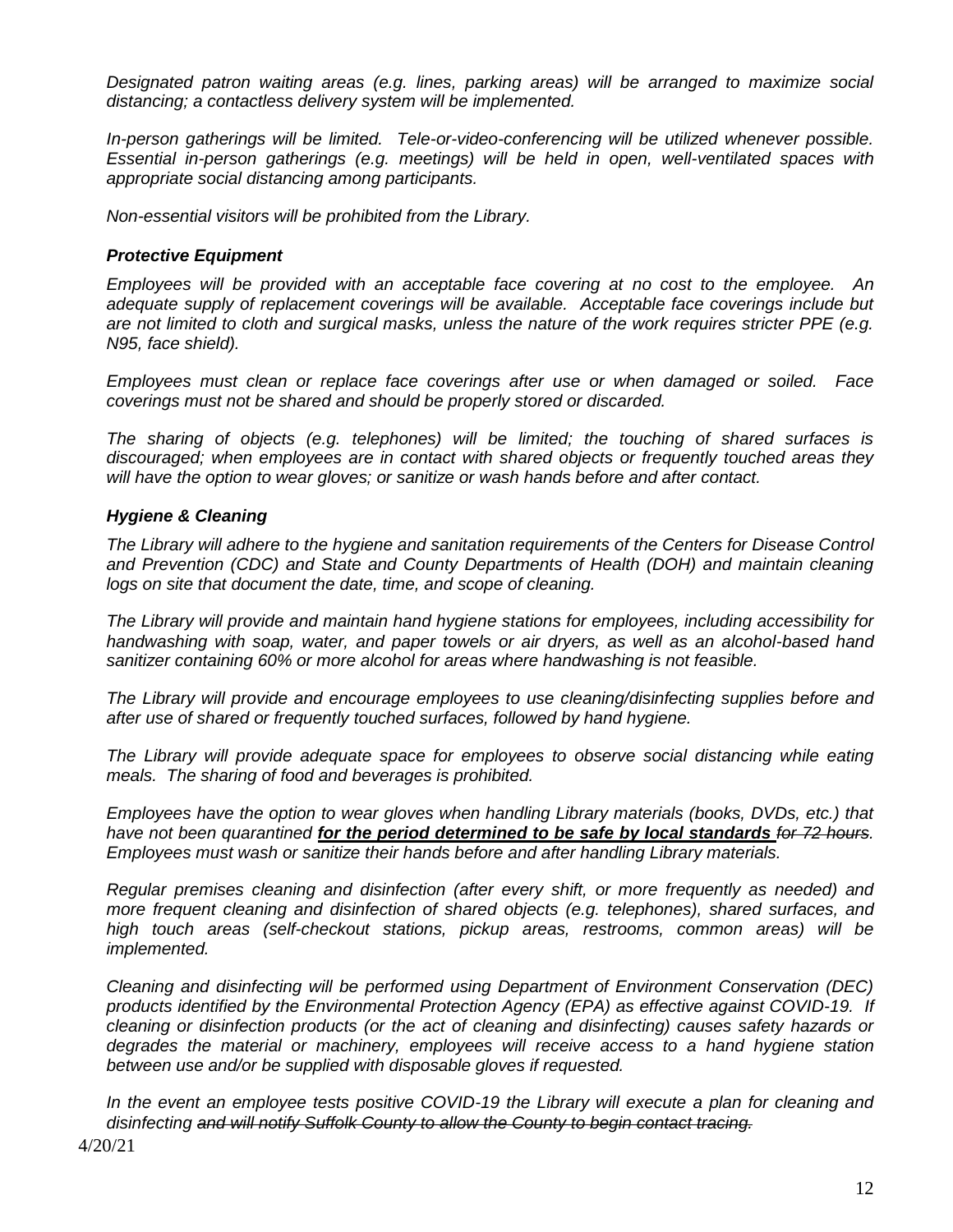# *Communication*

*The Library will continually review and implement State and County issued guidelines.*

*The Library will use social media, verbal communication and signage to provide patrons with instructions for ordering/pick-up of Library materials.* 

*The Library will adhere to New York State guidance regarding face coverings for patrons.*

*Signage inside and outside of the Library will be posted to remind employees and patrons to adhere*  to proper hygiene, social distancing rules, appropriate use of PPE, and cleaning and disinfecting *protocols.*

*All employees will be trained on new protocols and informed of all safety guidelines.*

*Employees will be notified of updated information via their smithlib.org email account.*

*The Library will use social media, the Library website and signage to provide patrons with updated information.*

*The Library will conspicuously post safety plans.*

# *Screening & Contact Tracing*

*Employees who are sick or feel unwell should stay home or return home if they become sick or feel unwell at work.*

*Employees will undertake a health self-assessment test (e.g. questionnaire, temperature check) before beginning work each day. Assessment responses will be reviewed every day and documented.*

*Employees who present COVID-19 symptoms will be sent home and instructed to contact their health care provider for medical assessment and COVID-19 testing. If tested positive, employee may only return to work after completing a 14-day quarantine the NY State mandated quarantine period. and providing a doctor certification that they are coronavirus free.*

*Employees who present no symptoms but have tested positive in the past 14 days may only return to work after completing a 14-day quarantine the NY State mandated quarantine period. and providing a doctor certification that they are coronavirus free.*

*Employees who have had close contact with a confirmed or suspected person with COVID-19 but are not experiencing symptoms should inform their supervisors and may be permitted to work with additional precautions, including regular self-monitoring for symptoms and temperature, required wearing of face covering at all times and appropriate social distancing from others.*

*The Library will maintain records of employees, who may have had close contact with other individuals at the Library. Logs for vendors and or delivery persons who have visited the Library will also be kept on record.*

*If an employee was in close contact with another (or others) at the Library and tests positive for COVID-19, the Library will immediately notify staff, via a memorandum from the Director, the building and the date in which the employee last worked, state or local health departments and cooperate with contact tracing efforts, including notification of potential contacts, such as employees, visitors, and/or patrons (if known) who had close contact with the individual, while maintaining the confidentiality required by state and federal law and regulations.*